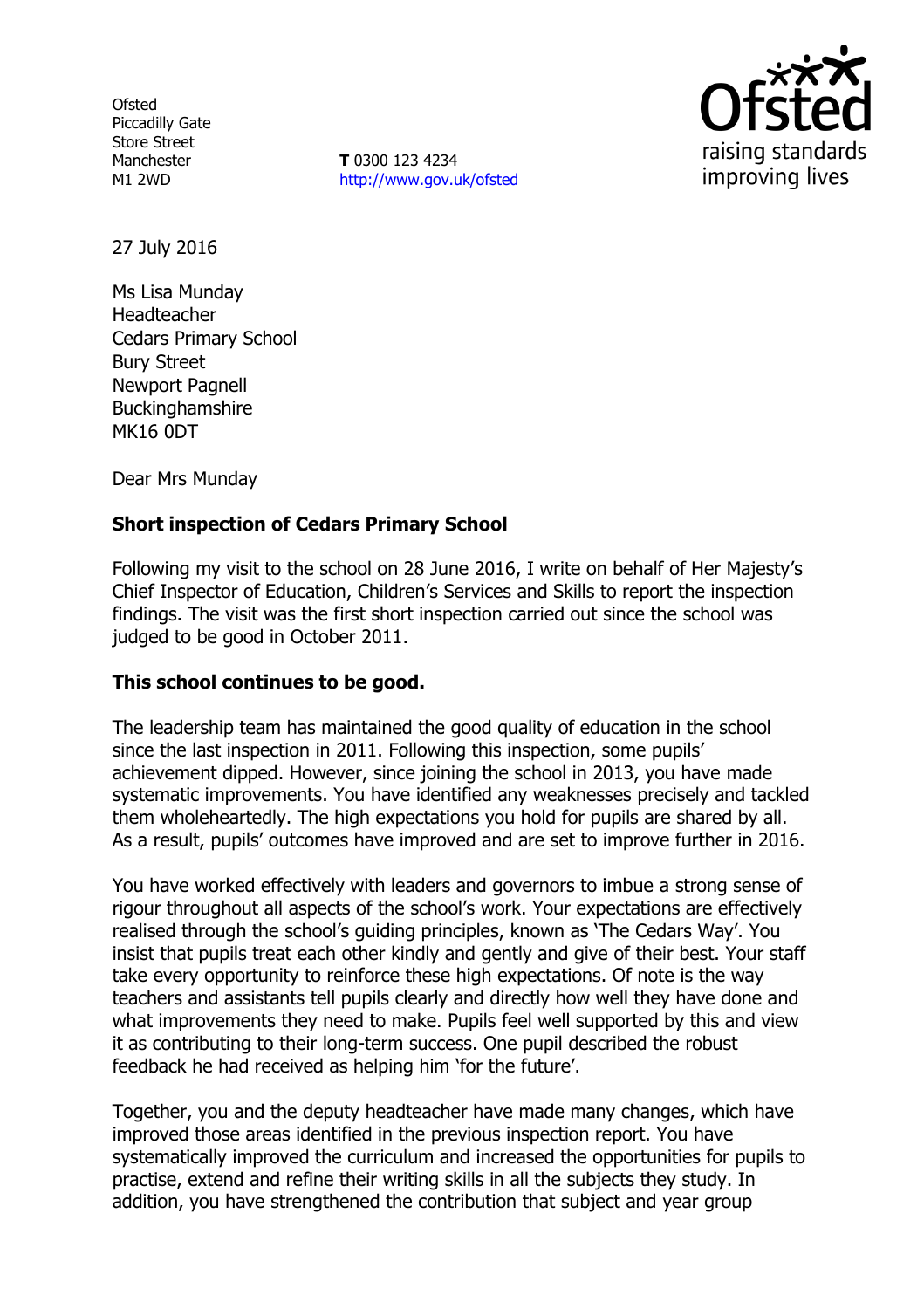

leaders make. Close monitoring of the quality of teaching and assessment ensures that effective approaches are consistent between classes and subjects. In addition, you have astutely sought to have your judgements about the quality of teaching validated by the local authority and consultants from outside the authority. You have rightly focused much of your attention on writing, following weaker outcomes in 2015. Information from current assessments shows that improvements in teaching are having a positive impact on how well pupils write.

You and your leaders have introduced a number of new approaches that have been successful, including in the early years setting. Following a thorough analysis of pupils' performance information, you have sensibly focused on closing any gaps between the achievement of boys and girls. There has been an improvement in the proportion of children reaching a good level of development. This is now well above national average for 2015 and gaps between the proportion of boys and girls reaching a good level of development have closed. You have effectively developed the teaching of phonics (the sounds that letters make). This has led to a higher percentage of pupils reaching the expected standard in the phonics check in 2016. Gaps between the proportion of boys achieving this check, compared to girls, have continued to close.

Subject leaders have worked closely with teachers to improve the teaching of grammar, punctuation and spelling. As a result, pupils' writing is accurate, clear and well structured. You and your leaders have introduced a series of non-negotiables in mathematics and these have enabled pupils to enhance their problem-solving skills. You have insisted that pupils are challenged by the pace of learning and the feedback they receive. However, pupils' responses sometimes suggest their knowledge and understanding are more advanced than teachers anticipated. Teachers do not always respond to this by setting the more demanding tasks pupils require. You have worked very well with other local leaders to ensure that expertise is effectively harnessed. In particular, you have collaborated well with leaders from local schools to establish robust procedures to check the accuracy of teachers' assessments. Consequently, when your writing assessments were checked by the local authority this year, they were found to be accurate.

Governance is effective and has got stronger since the new chair of the governing body recently took up her post. She has stepped up the rigour with which governors hold leaders to account for the impact of changes. Of note is the way governors now check pupils' books regularly to ascertain the progress pupils make. The chair of the governing body and the vice-chair are clear that changes need to make a palpable difference to pupils. To this end, they have requested that subject and year group leaders provide reports about the progress that different groups of pupils make, including disadvantaged pupils. Governors rigorously scrutinise these reports and ask leaders to account for any variations.

You, your leaders and your governors have made many changes in a relatively short period of time. Nevertheless, you enjoy a high degree of approval among staff and pupils. The vast majority of parents who responded to the Parent View survey indicated that they would recommend the school. Most comments made by parents on the free text facility within Parent View were also positive. One parent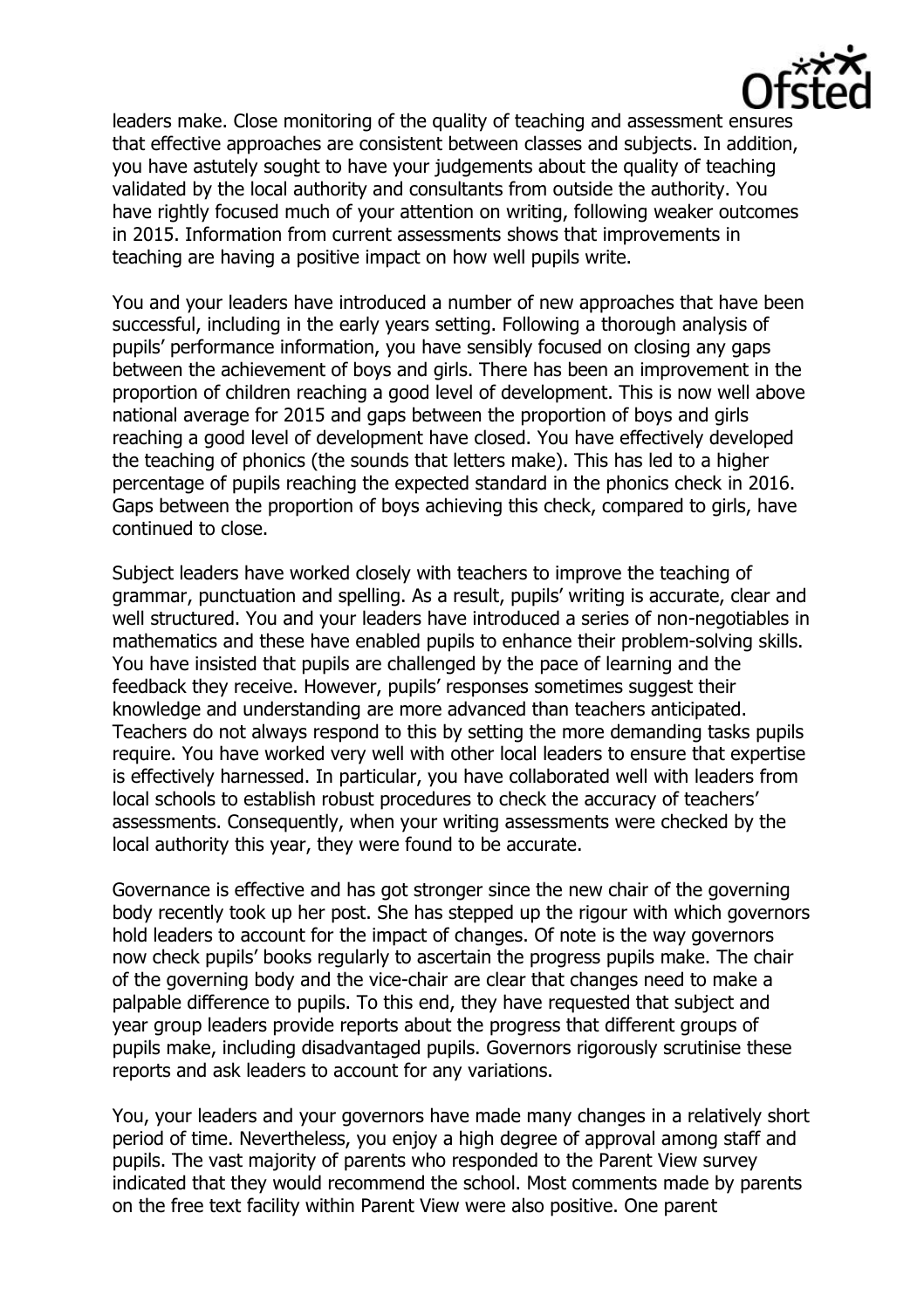

commented, 'My child has had a wonderful start to her education at Cedars and it's all thanks to the nurturing environment provided by the hardworking and enthusiastic staff.' However, a number of parents raised concerns. The majority of these related to communication between the school and parents. These comments indicate that the work you have sensibly started on improving communication with parents and other stakeholders, through, for example, surveys and questionnaires, needs further development. You have already identified this as a next step and have well-focused plans in place.

# **Safeguarding is effective.**

You and your leaders place a strong and effective focus on keeping pupils and children safe. In your capacity as designated safeguarding lead (and lead for looked after children), you have unfalteringly provided the support necessary to assist pupils in surmounting any barriers to success at school. This includes employing a mentor to provide one-to-one support for targeted pupils. You have developed a strong and effective working relationship with the local authority's welfare officers. You make good use of intelligence garnered through your collaboration with local headteachers to strengthen the referrals you make to them. Your record keeping is tight in all areas of safeguarding. This includes keeping an accurate list of the safeguarding training staff have accessed.

You regularly review safeguarding procedures and have recently improved those for gathering children together ready for them to be collected by staff from the afterschool club. This is indicative of your reflective approach and your determination to make procedures and practice as effective as they possibly can be.

## **Inspection findings**

- $\blacksquare$  Leaders monitor the quality of teaching and its impact on pupils' achievement carefully and rigorously. They have sensibly had their judgments validated by external consultants. They unfalteringly tackle any aspects that are less effective. As a result, outcomes for pupils in 2016 are set to be strong.
- The new chair of the governing body has strengthened governance so it is more focused on strategy rather than day-to-day matters. This includes holding you and your leaders to account for the impact of the changes you have made. You are rightly developing the way you communicate with parents about these changes and other matters. This is so that parents, including parent governors, are better informed about the decisions you make and why you make them.
- The early years leader's well-focused actions have led to improvements in children's progress. Of note is the way children make an effective start on their journeys to being confident and competent writers. For example, in the Nursery, children, including those with additional needs, are given opportunities to explore how to tell stories by combining pictures and words. This has led to a rising trend in the percentage of pupils achieving a good level of development.
- Leaders have successfully worked with teachers and assistants to improve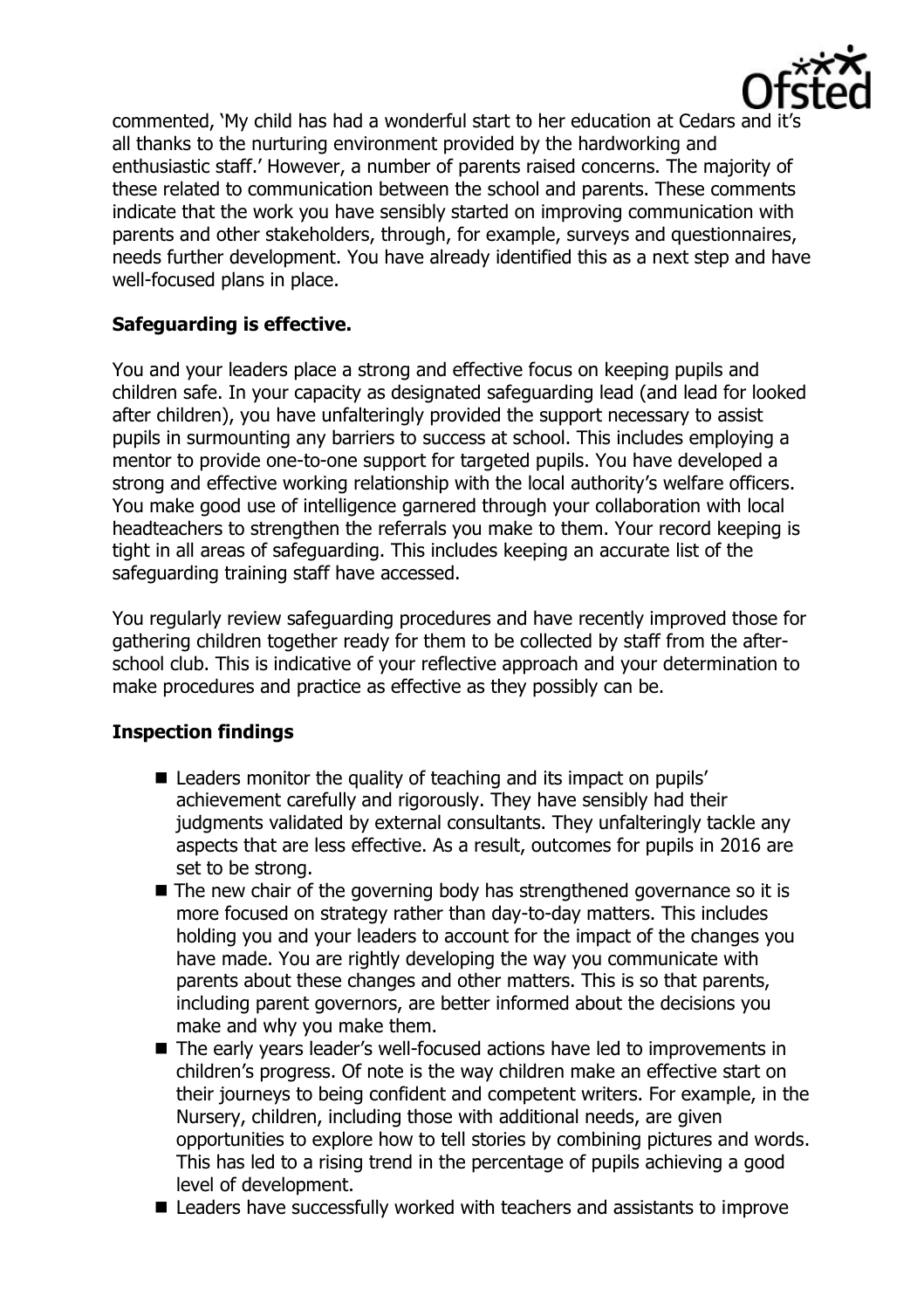

the teaching of phonics. Of note is how well pupils read to each other, demonstrating their understanding of the meaning of words by varying their tone of voice. Pupils who need additional help with learning to read are particularly well supported, including in small groups. There has been a rising trend in the percentage of pupils achieving the expected standard in the phonics check, and in 2016 it stands at 89%.

- The curriculum is effective and is developing pupils' knowledge, skills and understanding in core and non-core subjects. Teachers have successfully developed pupils' ability to convey their nuanced understanding of non-core subjects through writing. For example, pupils wrote speeches inspired by Winston Churchill's famous war speeches. In so doing they demonstrated the ability to write persuasively and also carefully selected the best historical facts to use in the speech.
- Leaders have introduced a new approach to assessing pupils' learning which is helping you to reinforce your high expectations. In addition, you have worked well with local schools to ensure that the approach is accurate. Information from teachers' assessments show that in most year groups, pupils' progress is accelerating and the small gaps between the small numbers of disadvantaged pupils and others are closing, as are gaps between boys and girls.
- Subject and year group leadership has been successfully developed. Subject and year group leaders effectively guide class teachers and assistants so they are fully versed in the new approaches the school has agreed to adopt. They closely monitor teaching to check if these new approaches are being consistently employed and are working well enough. In particular, new nonnegotiables introduced into the teaching of mathematics have enabled pupils to cope well with the increased demands in key stage 1 and 2 tests.
- You insist on high standards and have made changes that have established more rigour and a greater level of challenge for most pupils. For instance, you set pupils carefully thought-out reading preparations tasks. You also provide them with well-planned follow-up work, which has helped develop pupils' ability to read between the lines and infer meaning from text. Pupils' achievement in reading is a strength.
- $\blacksquare$  In lessons, inspectors observed that pupils were required to work at pace and check their own work for mistakes. Assistants work well with pupils who have special educational needs and/or disabilities to ensure that they also develop the skills necessary to check their work. In a small number of lessons, teachers missed opportunities to challenge pupils further by setting more demanding work when pupils' responses indicated their knowledge and understanding of a topic was already developed. Pupils commented on this when inspectors spoke with them.
- Across the school, there is a high degree of consistency in the approach teachers and assistants adopt and the standards they expect. Teachers and assistants ask pupils penetrating questions and provide them with direct and honest feedback. Pupils appreciate this because they want to succeed. They keep their books neat and show pride in their work.
- Your high standards extend across all aspect of the school's work, including behaviour. Pupils adhere very well to the principles known as 'The Cedars Way'. These guiding principles focus on ensuring that all pupils are included